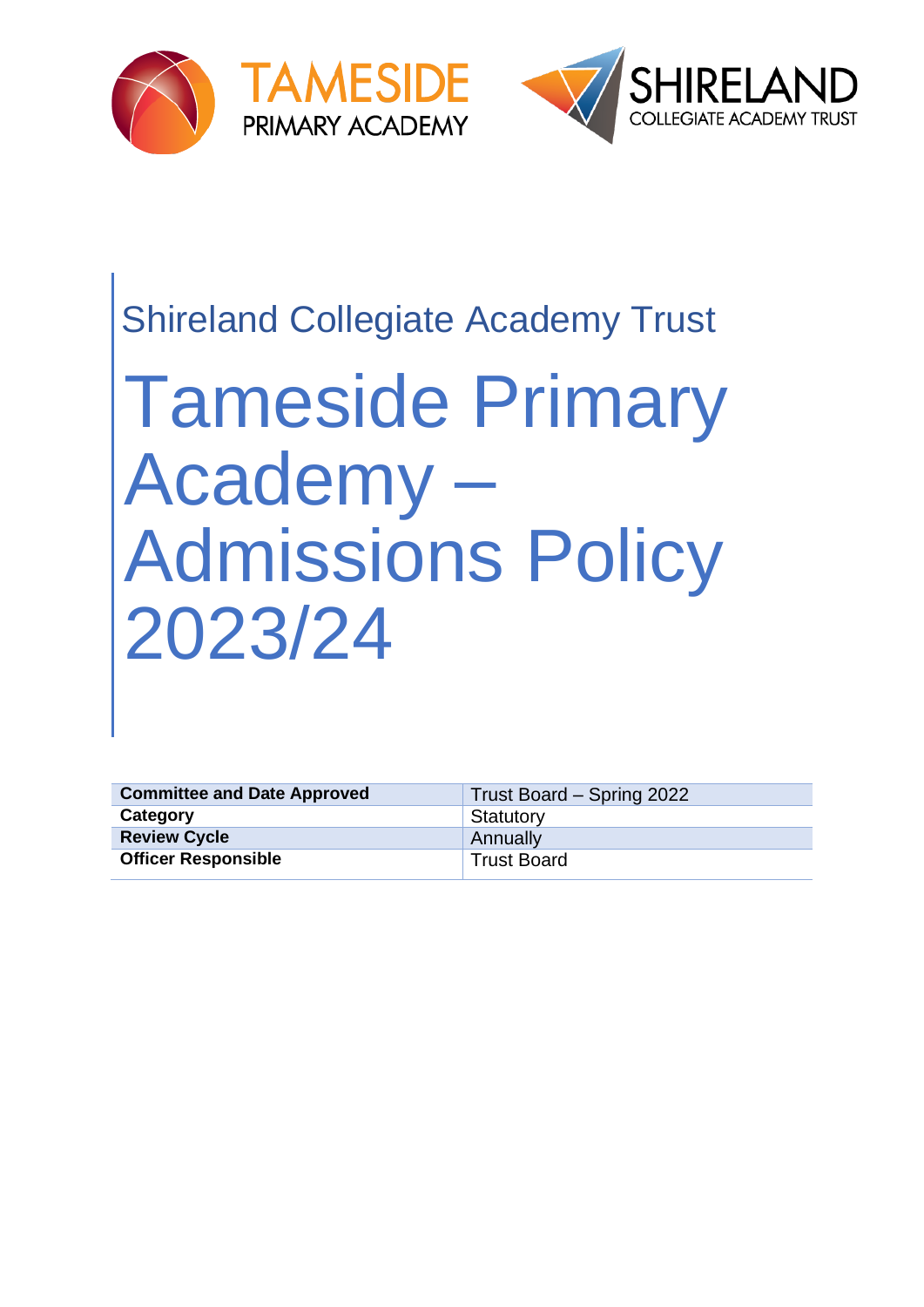#### **Contents**

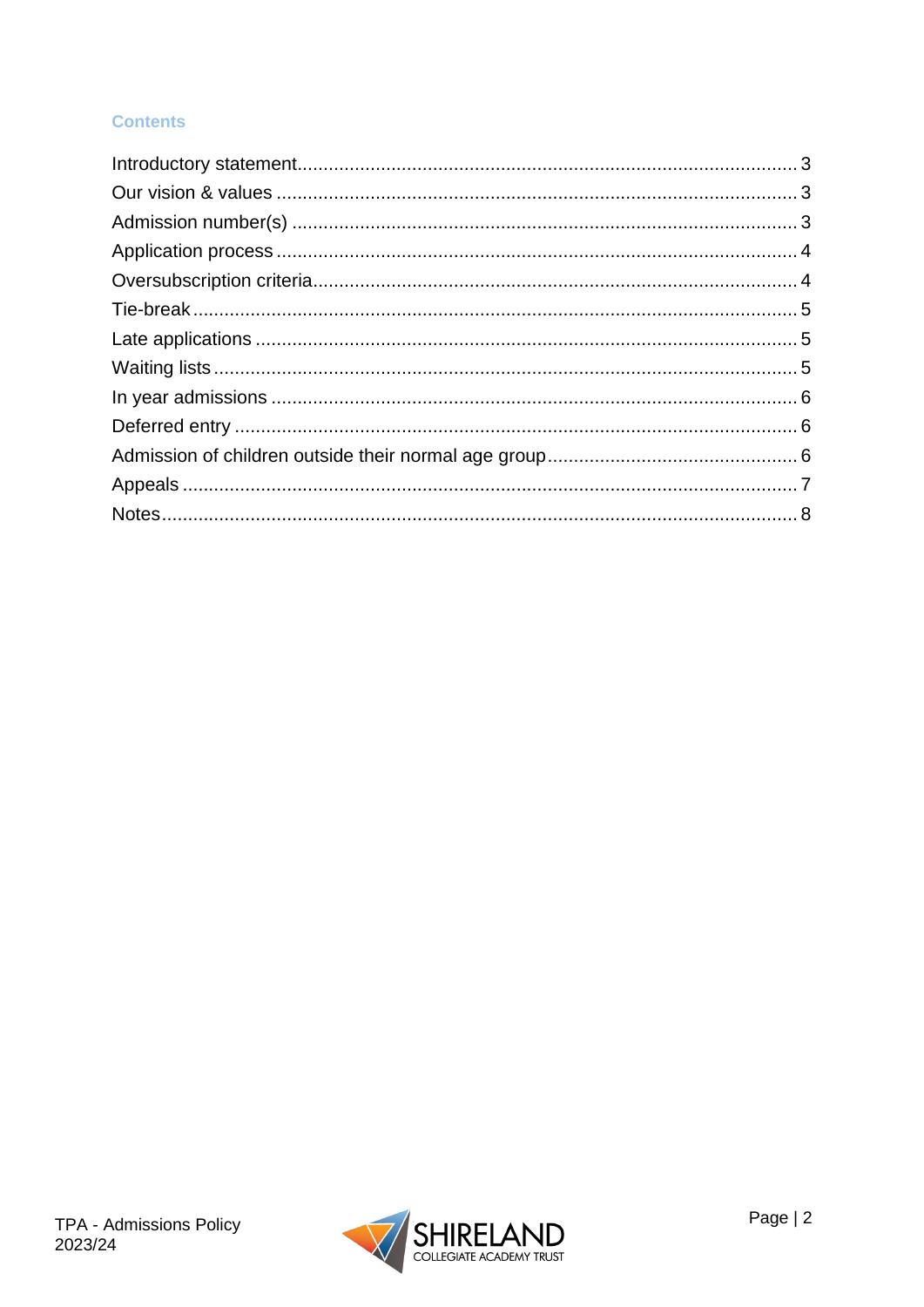#### <span id="page-2-0"></span>**Introductory statement**

Tameside Primary Academy (TPA) is a 4-11 primary school supported by Shireland Collegiate Academy Trust. It aims to provide a high-quality education for local children and prepare them for secondary school and beyond in a safe and welcoming environment.

Our inclusive admissions process will at all times be open, transparent and fair, and will meet the requirements of the national Schools Admissions Code, the Appeals Code and Admissions Legislation.

#### <span id="page-2-1"></span>**Our vision & values**

The Trust's vision is to provide exceptional educational opportunities for students to develop both their abilities and their respect for others. The Trust has three core beliefs:

- We believe that every pupil will have access to a whole education underpinned by academic rigour.
- We believe that every pupil should be equipped for today, tomorrow and their future lives, through teaching cutting-edge skills and the ability to discover the world and beyond.
- We believe that every pupil should be safe, happy, ambitious for themselves and respectful of all.

All of this is underpinned by a set of strong values that are central to the Trust Primary Academies. They are: **Excite / Explore / Excel**

#### <span id="page-2-2"></span>**Admission number(s)**

TPA is a two-form entry primary and as such has a Published Admissions Number (PAN) of 60 pupils for entry in Reception.

The school will accordingly admit this number of pupils if there are sufficient applications. Where fewer applicants than the PAN for the relevant year group are received, places will be offered at the school to all those who have applied.

In accordance with the law, children with an Education Health and Care Plan (EHCP) will be admitted to the school where the Local Authority (LA) has specifically named TPA as the most appropriate placement.

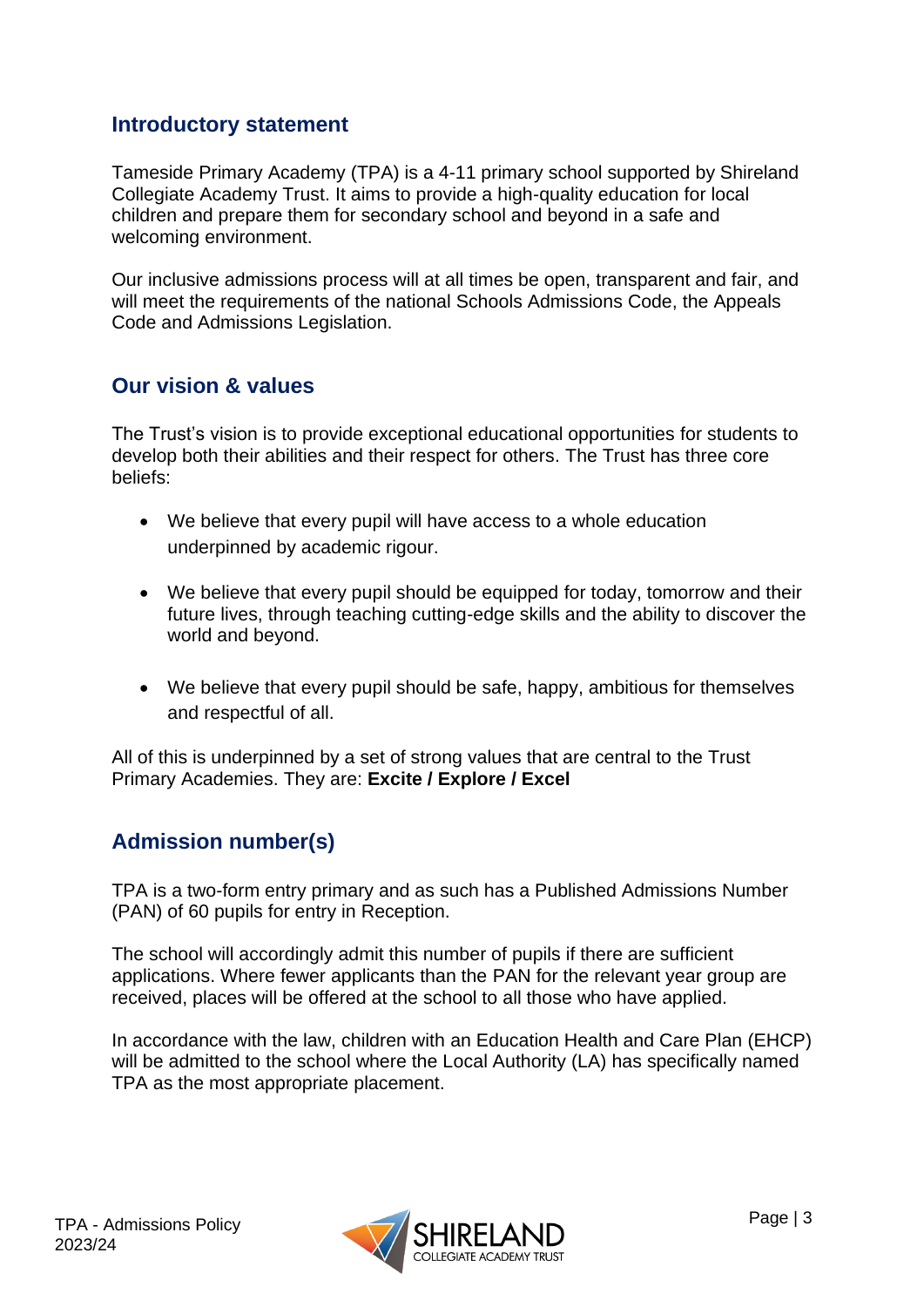### <span id="page-3-0"></span>**Application process**

TPA will process applications inside the normal LA process for co-ordinating school offers. To apply for a place at TPA in the normal admissions round, an application must be submitted to LA in which you live naming "Tameside Primary Academy" on the application form. Applications must be made by  $15<sup>th</sup>$  January 2023.

If you applied online, you will be able to log onto your account and view your offer. Where applications have been made via a paper copy of the form, an offer letter will be sent in the post with second class postage on the national offer day. In this instance, once places have been confirmed, you need to advise the LA in writing whether you wish to accept your offer.

Those that are not offered a place at TPA will be informed on the national offer day and will be offered a place at an alternative school by the LA.

#### <span id="page-3-1"></span>**Oversubscription criteria**

When the school is oversubscribed, after the admission of pupils with a EHCP naming the school, priority for admission will be given to those children who meet the criteria set out below, in priority order:

- **1.** Looked after children and children who were previously looked after but immediately after being looked after became subject to adoption, a child arrangements order, or special guardianship order. This includes children who appear to have been in state care outside of England and ceased to be in state care as a result of being adopted<sup>1</sup>
- **2.** Children with a particular medical condition. Applications submitted under this criterion must be accompanied by a medical declaration form (ASU75M) signed by the child's general practitioner or consultant confirming the condition, detailing the child's needs and specifying why, in their opinion, the preferred school is the only or most appropriate to meet the child's needs. All applications under this criterion will be assessed by the LA to decide whether the child's needs can be met most appropriately by the preferred school.
- **3.** Priority will next be given to siblings of pupils currently attending the school at the time the application is received.
- **4.** Children prioritised by distance measured in a straight line from a child's home to the school's main entrance.<sup>2</sup> In all cases, should the number of applicants exceed the number of places available, places will be allocated on the basis of distance between home and school, as measured in a straight line from



 $1$  A looked after child is a child who is (a) in the care of a local authority, or (b) being provided with accommodation by a local authority in the exercise of their social services functions as defined by section 22 (1) of the Children Act 1989 at the time of making the application for a school place.

<sup>2</sup> Measured from the Local Land and Property Gazetteer address base for the property.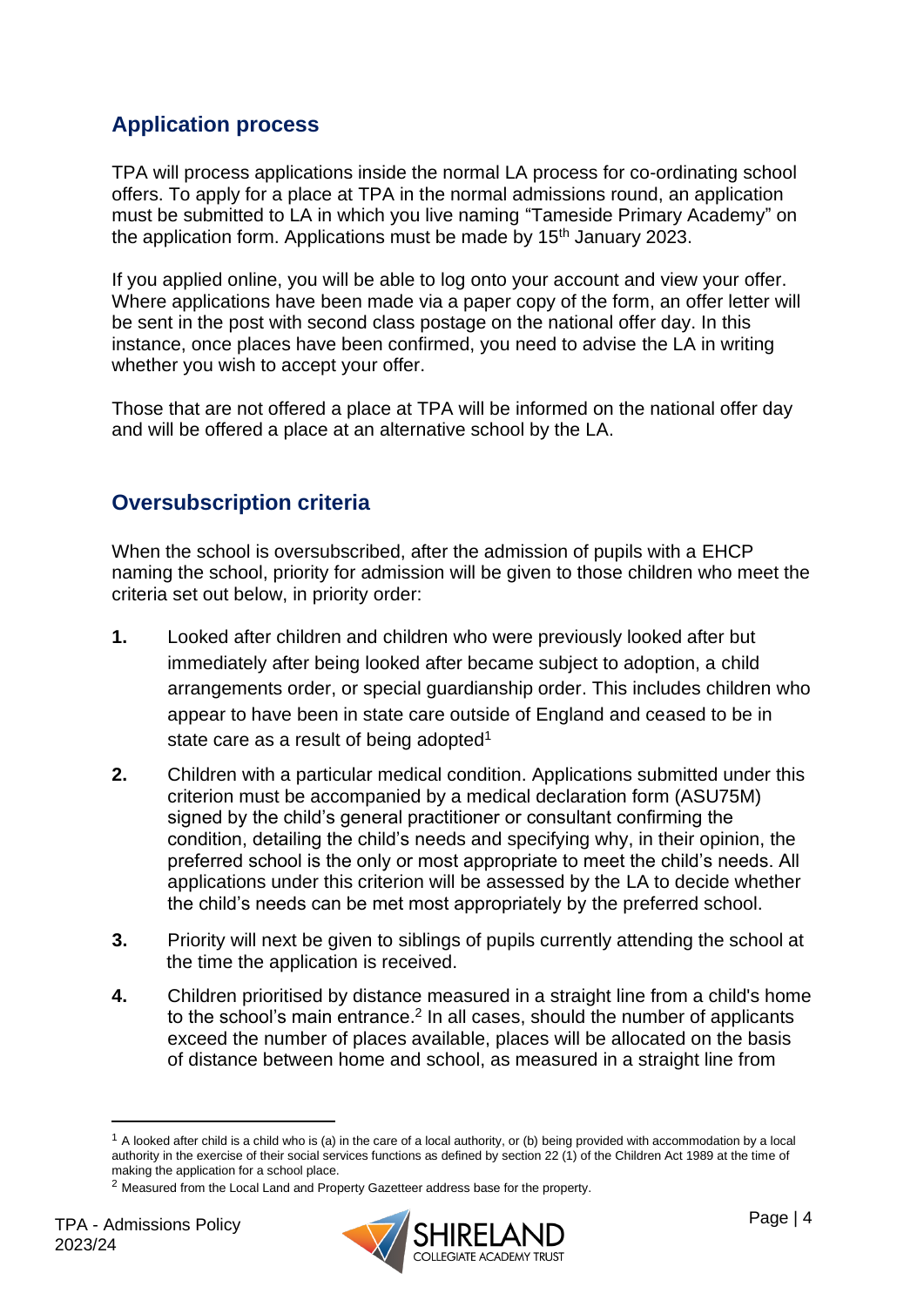home to the school's main entrance with priority being given to those living closest to the school.

#### <span id="page-4-0"></span>**Tie-break**

If a tie-break is necessary to determine which child is admitted, random allocation will be undertaken by the LA (or another body that is unconnected from the Academy Trust) as a tie-break to decide who will be admitted.

Random allocation will not be applied to multiple birth siblings (twins and triplets etc.) from the same family tied for the final place. We will admit them all, as permitted by the infant class size rules and exceed the PAN.

#### <span id="page-4-1"></span>**Late applications**

Late applications for places will only be considered alongside those received by the closing date under the circumstances defined below. If your application is received after the closing date and not covered by one of the circumstances below then it will be processed after consideration of all on time and accepted late applications:

- When the applicant has bought, rented, or leased a house or flat and has moved into Sandwell after the closing date, but before the allocation of places has been made.
- When the applicant has moved home within Sandwell to an address more than three miles from their previous address but closer to the preferred school after the closing date but before the allocation of places has been made.
- When a child who is in public care (looked after) or was previously in public care moves into Sandwell after the closing date, but before the allocation of places has been made.
- When a sibling has commenced at the preferred school after the closing date but before the allocation of places has been made.
- When the applicant is a single parent and was prevented from submitting their application on time due to long term illness of more than six weeks duration from the date on which application forms became available.

# <span id="page-4-2"></span>**Waiting lists**

The school will operate a waiting list for each open year group. Where the school receives more applications for places than there are places available, a waiting list will operate until the 31<sup>st</sup> December after the year of entry, unless parents specifically request to have their child's name remain on the list. This will be open to any parent to ask for his or her child's name to be placed on the waiting list, following an unsuccessful application.

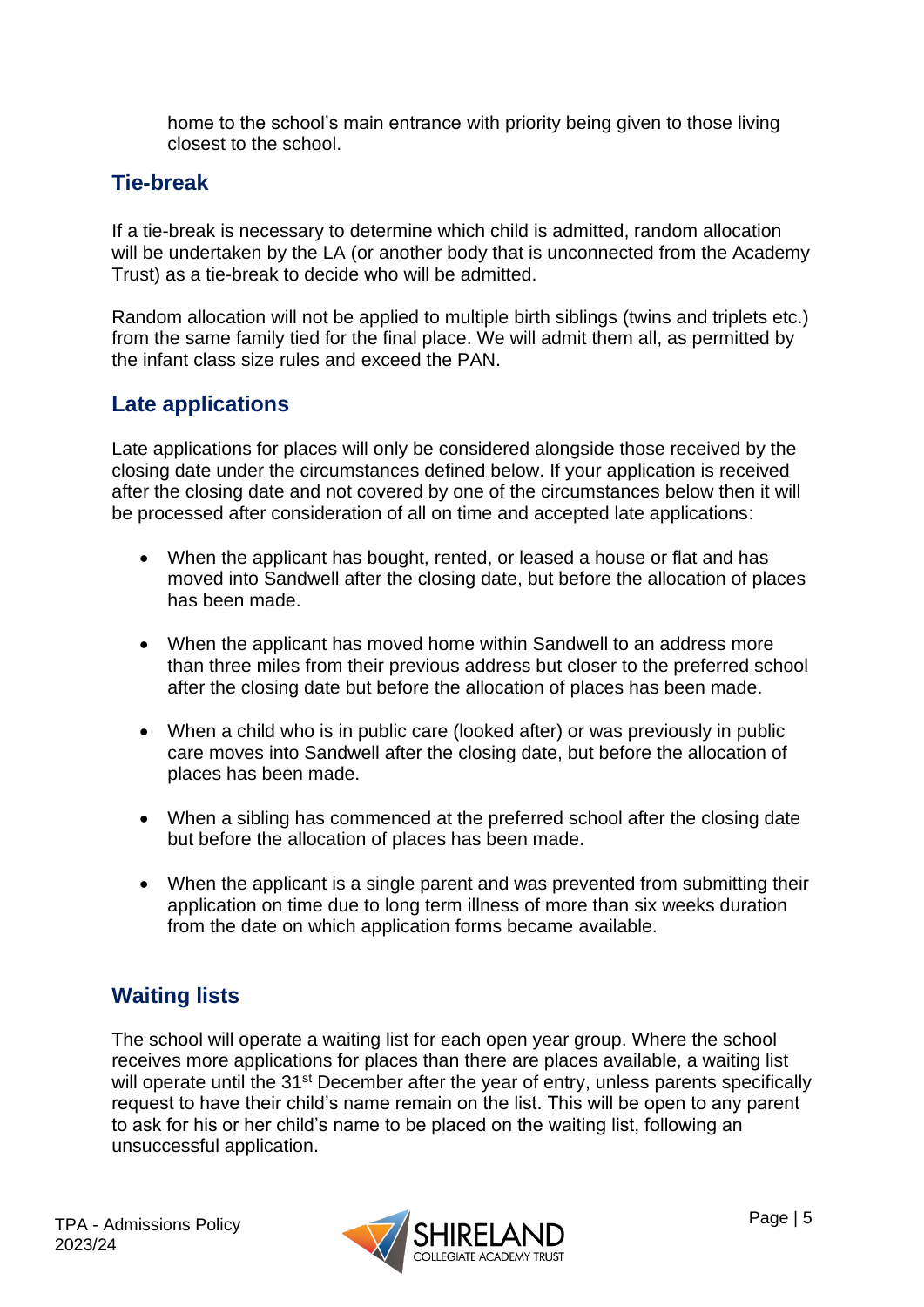Children's position on the waiting list will be determined solely in accordance with the oversubscription criteria. Where places become vacant, they will be allocated to children on the waiting list in accordance with the oversubscription criteria. The waiting list will be reordered in accordance with the oversubscription criteria whenever anyone is added to or leaves the waiting list.

#### <span id="page-5-0"></span>**In year admissions**

An application can be made for a place for a child at any time outside the normal admission round and the child will be admitted where there are places available. To apply for a place other than the normal intake into the reception class, parents must apply using the in years application form available on the Sandwell LA website [\(Changing schools | Sandwell Council\)](https://www.sandwell.gov.uk/info/200303/school_admissions/2053/changing_schools).

Where there are places available but more applications than places, the published oversubscription criteria, as set out for the normal round of admissions, will be applied.

Parents will be advised of the outcome of their application in writing from the Sandwell LA and, where the decision is to refuse their child a place, have the right to appeal to an independent appeal panel.

#### <span id="page-5-1"></span>**Deferred entry**

Parents offered a place in Reception for their child have a right to defer the date their child is admitted, or to take the place up part-time, until the child reaches compulsory school age. Places cannot be deferred beyond the beginning of the final term of the school year for which the offer was made.

Children reach compulsory school age on the prescribed day following their 5th birthday (or on their fifth birthday if it falls on a prescribed day). The prescribed days are 31<sup>st</sup> August, 31<sup>st</sup> December, and 31<sup>st</sup> March.

#### <span id="page-5-2"></span>**Admission of children outside their normal age group**

Parents may request that their child is admitted outside of their normal age group. To do so parents must submit an application for the child's normal age group along with a written letter to the LA outlining the reasons for the request prior to the deadline.

When such a request is made, the Academy Trust will make a decision on the basis of the circumstances of the case and in the best interests of the child concerned, taking into account the views of the headteacher and any supporting evidence provided by the parent.

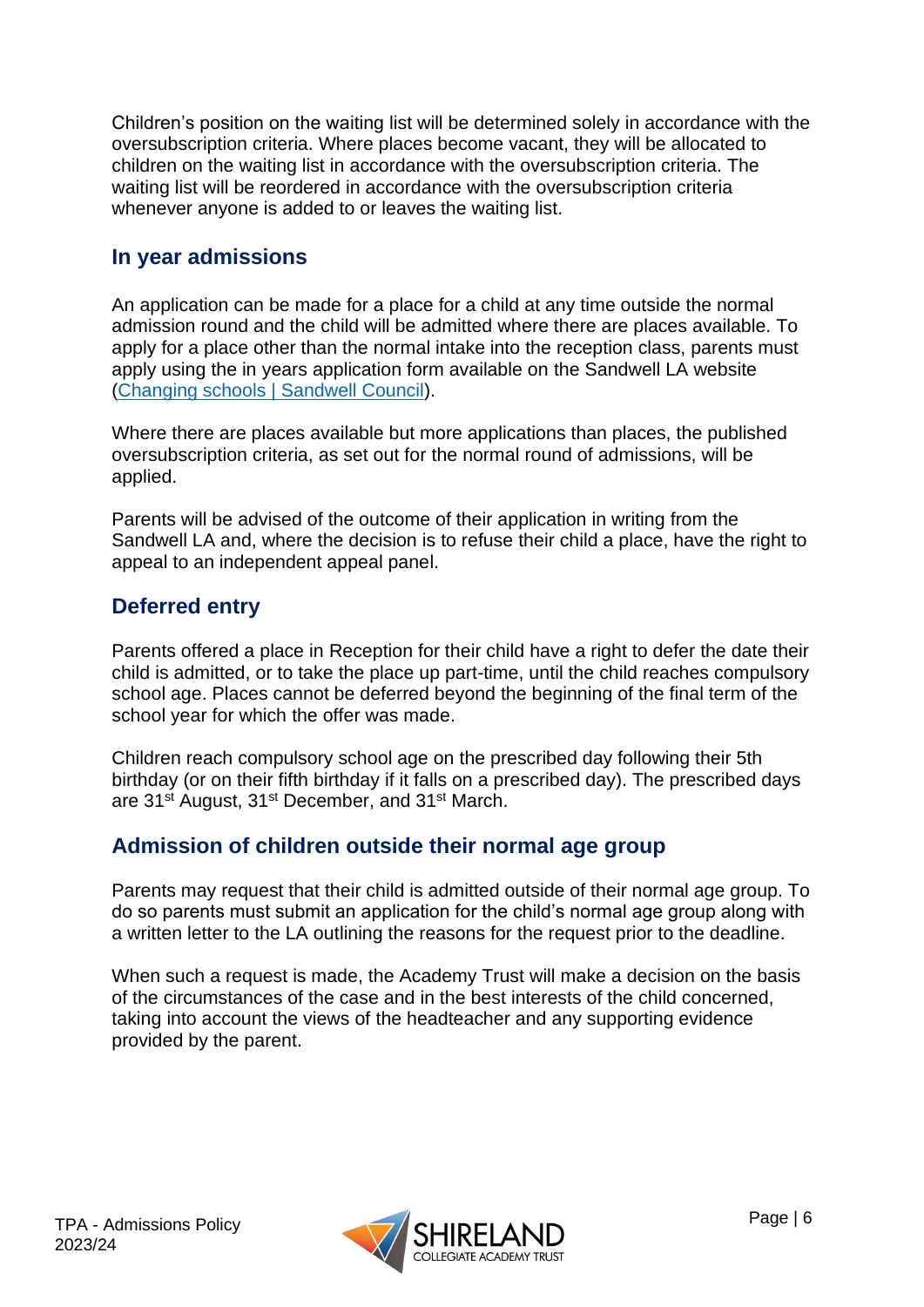# <span id="page-6-0"></span>**Appeals**

The Governing Body of TPA has contracted the appeals function to Sandwell LA.

If you are unhappy with the school allocated to you (even if it was your first preference) and you wish to appeal, contact the LA's Admission and Appeals Service for an appeal form. Before deciding to appeal, you may wish to contact the Advisory Centre for Education (0808 800 5793) who will provide you with free, impartial advice.

If you choose to exercise your right of appeal, arrangements will be made for you to attend an appeal hearing. The Appeals Panel is independent of the LA and TPA and is arranged by Democratic Services of the Council. The Panel will consist of 3 or 5 members. There will also be someone representing TPA (this will be a LA officer) and a clerk from Democratic Services in attendance. At the meeting, you will be invited to say why you would like your child to go to TPA rather than the one offered. The LA officer will explain why a place at TPA has been refused.

You cannot appeal for TPA if you did not list it on your common application form. The LA recommends that you accept the school that has been offered to you even if you decide to appeal for TPA. By accepting the school offered, you will guarantee a school place for your child. If you refuse the place, you are likely to be reducing the options which may be available to you. Accepting the place will have no bearing on the outcome of your appeal.

Appeal hearings will normally be held within 40 school days of the deadline for submitting an appeal i.e during the late Spring and early Summer Terms. You will be given 10 days' notice of an appeal hearing date and time. Appeals for heavily oversubscribed schools can last for up to two weeks. You will be notified of the decision no later than five school days after the last hearing unless there is good reason why the decision has been delayed.

The decision of the Panel is binding on parents, the LA, and schools. The Council, Councillors and even Members of Parliament are unable to change its decision. If you think that the appeal process has been conducted unfairly you can complain to the Local Government Ombudsman. However, the Ombudsman does not have the power to change the decision of the Panel.

All arrangements for allocation of school places and for appeals will be in line with the School Admissions Code and the School Admission Appeals Code published by the Department for Education.